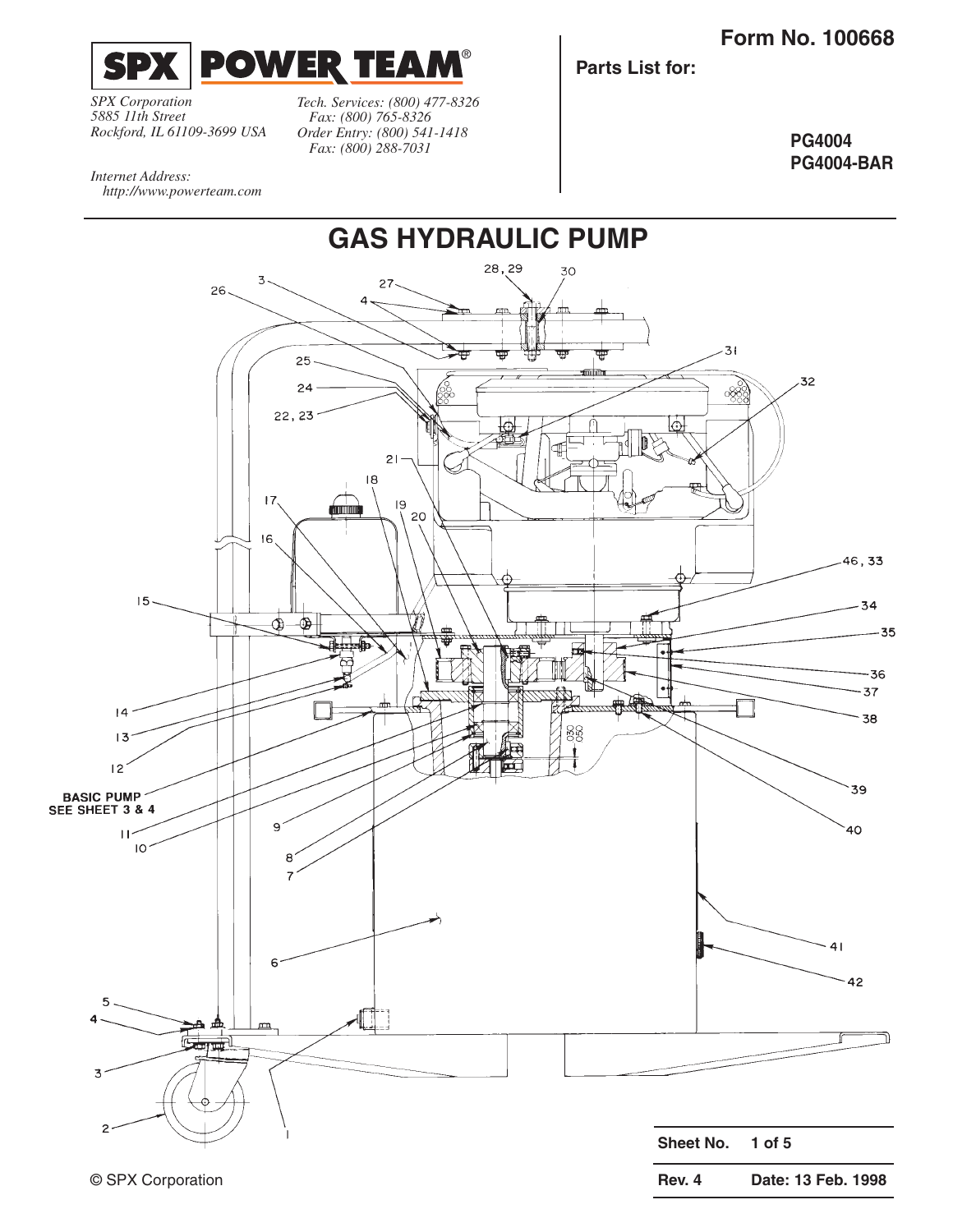| <b>Item</b>  | Part     | No.            |                                        |
|--------------|----------|----------------|----------------------------------------|
| No.          | No.      | Req'd          | <b>Description</b>                     |
| $\mathbf{1}$ | 11049    | 1              | Pipe Plug (3/4 NPTF)                   |
| 2            | 214486   | 4              | <b>Swivel Caster</b>                   |
| З            | 13116    | AR             | Locknut (5/16-18 UNC)                  |
| 4            | 10230    | AR             | Washer (For 5/16 bolt)                 |
| 5            | 10559    | 20             | Cap Screw (5/16-18 UNC X 1-1/4 Lg.)    |
| 6            | 61553OR9 | 1              | Reservoir Assembly                     |
| 7            | 203731   | 1              | Key                                    |
| 8            | 37621    | 1              | Shaft                                  |
| 9            | 14366    | $\overline{c}$ | <b>Retaining Ring</b>                  |
| 10           | 17597    | $\overline{c}$ | <b>Ball Bearing</b>                    |
| 11           | 11580    | $\overline{c}$ | <b>Retaining Ring</b>                  |
| 12           | 210331   | $\mathbf{1}$   | <b>Hose Clamp</b>                      |
| 13           | 16789    | 1              | Fitting                                |
| 14           | 213265   | 1              | <b>Shutoff Cock</b>                    |
| 15           | 251583   | $\overline{c}$ | Machine Screw (1/4-20 UNC x 2-1/2 Lg.) |
| 16           | 212801   | 2 ft.          | Gas Line                               |
| 17           | 60435WH2 | 1              | <b>Reduction Drive Housing</b>         |
| 18           | 42877    | 1              | <b>Support Shaft</b>                   |
| 19           | 17592    | 1              | <b>Timing Belt Pulley</b>              |
| 20           | 17593    | 1              | <b>Drive Bushing</b>                   |
| 21           | 203730   | 1              | Key                                    |
| 22           | 10009    | AR             | Cap Screw (1/4-20 UNC X 3/4 Lg.)       |
| 23           | 10229    | AR             | Washer (For 1/4 bolt)                  |
| 24           | 10245    | AR             | Lockwasher (For 1/4 bolt)              |
| 25           | 17113    | $1.5$ ft.      | <b>Heat Shrink Tubing</b>              |
| 26           | 12313    | $\overline{c}$ | Cable Tie                              |
| 27           | 10041    | 8              | Cap Screw (5/16-18 UNC x 2-3/4 Lg.)    |
| 28           | 18213    | 1              | Cap Screw (1/2-13 UNC x 3-1/2 Lg.)     |
| 29           | 15013    | 1              | Lockwasher (1/2-13 UNC)                |
| 30           | 208111   | 1              | Spacer                                 |
| 31           | 215937   | 1              | <b>Quick Disconnect Terminal</b>       |
| 32           | 15525    | 1              | Connector                              |
| 33           | 10246    | 4              | Lockwasher (For 5/16 bolt)             |
| 34           | 307257   | 1              | Pulley                                 |
| 35           | 14456    | AR             | Self-tapping Screw (#10-24 X 1/2 Lg.)  |
| 36           | 10141    | 2              | Set Screw (5/16-18 UNC X 5/16 Lg.)     |
| 37           | 37616WH2 | $\overline{c}$ | <b>Screen Guard</b>                    |
| 38           | 17590    | 1              | <b>Timing Belt</b>                     |
| 39           | 203784   | 1              | Key                                    |
| 40           | 15273    | 6              | Cap Screw (5/16-18 UNC X 1/2 Lg.)      |
| 41           | 309221   | 2              | <b>Trade Name Decal</b>                |
| 42           | 17586    | 1              | Sight Gauge                            |
| 43           | 10035    | 4              | Cap Screw (5/16-18 UNC x 1-1/2 Lg.)    |

## **PARTS INCLUDED BUT NOT SHOWN**<br>214205 1 Battery Box

**Battery Box** 

**AR: As Required**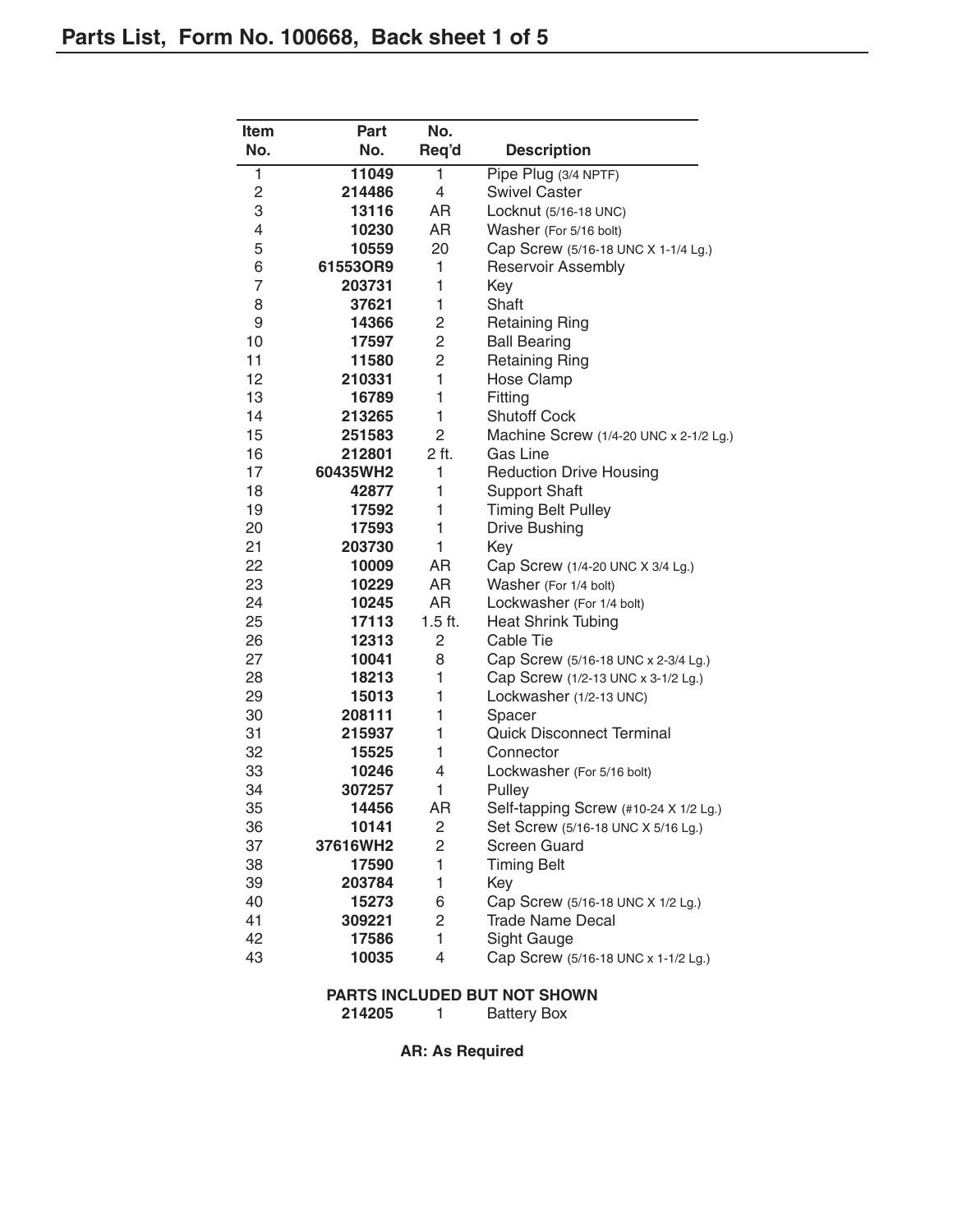**TOP VIEW**



| Sheet No. 2 of 5 |                    |
|------------------|--------------------|
| Rev. 4           | Date: 13 Feb. 1998 |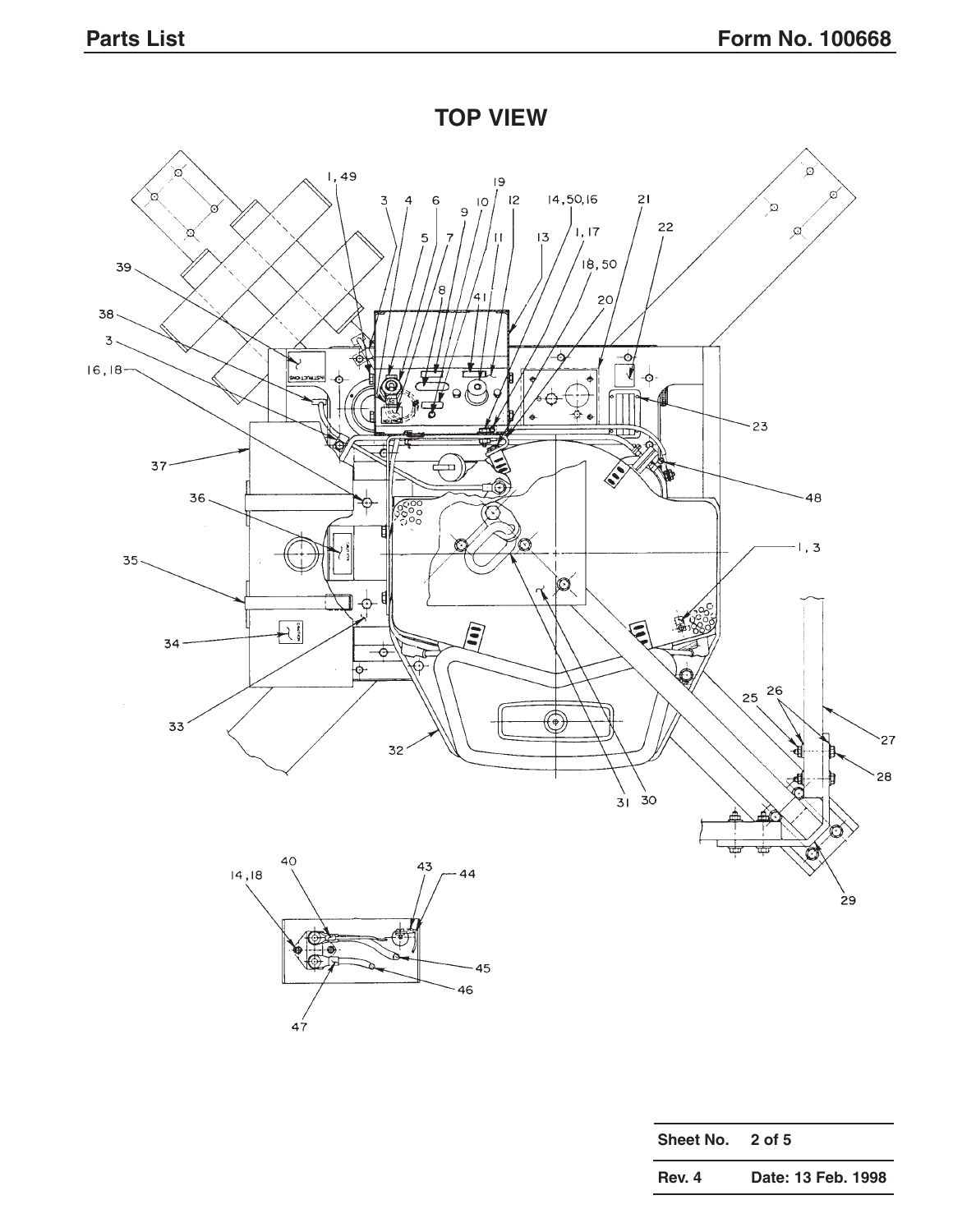| <b>Item</b>  | <b>Part</b> | No.            |                                                         |
|--------------|-------------|----------------|---------------------------------------------------------|
| No.          | No.         | Req'd          | <b>Description</b>                                      |
| $\mathbf{1}$ | 14456       | AR             | Self-tapping Screw (#10-24 X 1/2 Lg.)                   |
| 3            | 16023       | 3              | <b>Tube Clamp</b>                                       |
| 4            | 213390      | 3"             | <b>U-channel Rubber</b>                                 |
| 5            | 17793       | 1              | <b>Indicator Plate</b>                                  |
| 6            | 17256       | 1              | <b>Kill Switch</b>                                      |
| 7            | 203756      | 1              | <b>Warning Decal</b>                                    |
| 8            | 251916      | 1              | <b>Throttle Control</b>                                 |
| 9            | 215919      | 1              | <b>Throttle Decal</b>                                   |
| 10           | 251917      | 1              | <b>Choke Control</b>                                    |
| 11           | 213256      | 1              | <b>Starter Switch</b>                                   |
| 12           | 46746BK2    | 1              | <b>Switch Bracket</b>                                   |
| 13           | 53041BK2    | 1              | <b>Control Box</b>                                      |
| 14           |             | 4              |                                                         |
| 15           | 10005       | AR             | Cap Screw (1/4-20 UNC X 1/2 Lg.)                        |
|              | 10229       |                | Washer (For 1/4 bolt)                                   |
| 16<br>17     | 12809       | AR<br>1        | Locknut $(1/4-20$ UNC)                                  |
|              | 207984      |                | Hose Clamp                                              |
| 18           | 10009       | AR             | Cap Screw (1/4-20 UNC X 3/4 Lg.)<br><b>Choke Decal</b>  |
| 19           | 251920      | 1              |                                                         |
| 20           | 46990BK2    | 1              | <b>Control Box Bracket</b>                              |
| 21           | 9506        | 1              | Valve Assembly (For PG4004;                             |
|              | 65008       | 1              | See Form No. 100628)<br>Solenoid Valve (For PG4004-BAR; |
|              |             |                | See Form No. 101653)                                    |
| 22           | 205112      | 1              | <b>Patent Decal</b>                                     |
| 23           | 10575       | 4              | Drive Screw (#2 X 3/16 Lg.)                             |
| 25           | 13116       | AR             | Locknut (5/16-18 UNC)                                   |
| 26           | 10230       | AR             | Washer (For 5/16 bolt)                                  |
| 27           | 214204BK2   | 4              | Support Arm                                             |
| 28           | 10036       | AR             | Cap Screw (5/16-18 UNC x 2" Lg.)                        |
| 29           | 53039BK     | 4              | Roll Cage Leg                                           |
| 30           | 46989BK2    | $\overline{c}$ | <b>Top Plate</b>                                        |
| 31           | 24247       | 1              | <b>Link Bracket</b>                                     |
| 32           | 52866BK2    | 1              | Gas Engine                                              |
| 33           | 46996BK2    | 1              | <b>Gas Tank Bracket</b>                                 |
| 34           | 203865      | 1              | <b>Warning Decal</b>                                    |
| 35           | 21323BK2    | 1              | <b>Gas Tank Straps</b>                                  |
| 36           | 203866      | 2              | <b>Warning Decal</b>                                    |
| 37           | 213233      | 1              | <b>Gas Tank</b>                                         |
| 38           | 213259      | 1              | Battery Cable (31" Lg.)                                 |
| 39           | 203755      | 1              | <b>Instruction Decal</b>                                |
| 40           | 14949       | 1              | Ring Tongue Terminal                                    |
| 41           | 203808      | 1              | <b>Start Decal</b>                                      |
| 43           | 209156      | 1              | <b>Quick Disconnect Terminal</b>                        |
| 44           | 13402       | $1.67$ ft.     | Hook-up Wire                                            |
| 45           | 213258      | 1              | Battery Cable (45" Lg.)                                 |
| 46           | 211279      | $1.75$ ft.     | Hook-up Wire                                            |
| 47           | 211231      | $\overline{c}$ | <b>Ring Tongue Terminal</b>                             |
| 48           | 210331      | 1              | Hose Clamp                                              |
| 49           | 11108       | 4              | Star Washer (#10)                                       |
| 50           | 11351       | 3              | Star Washer (1/4)                                       |

## **AR: As Required**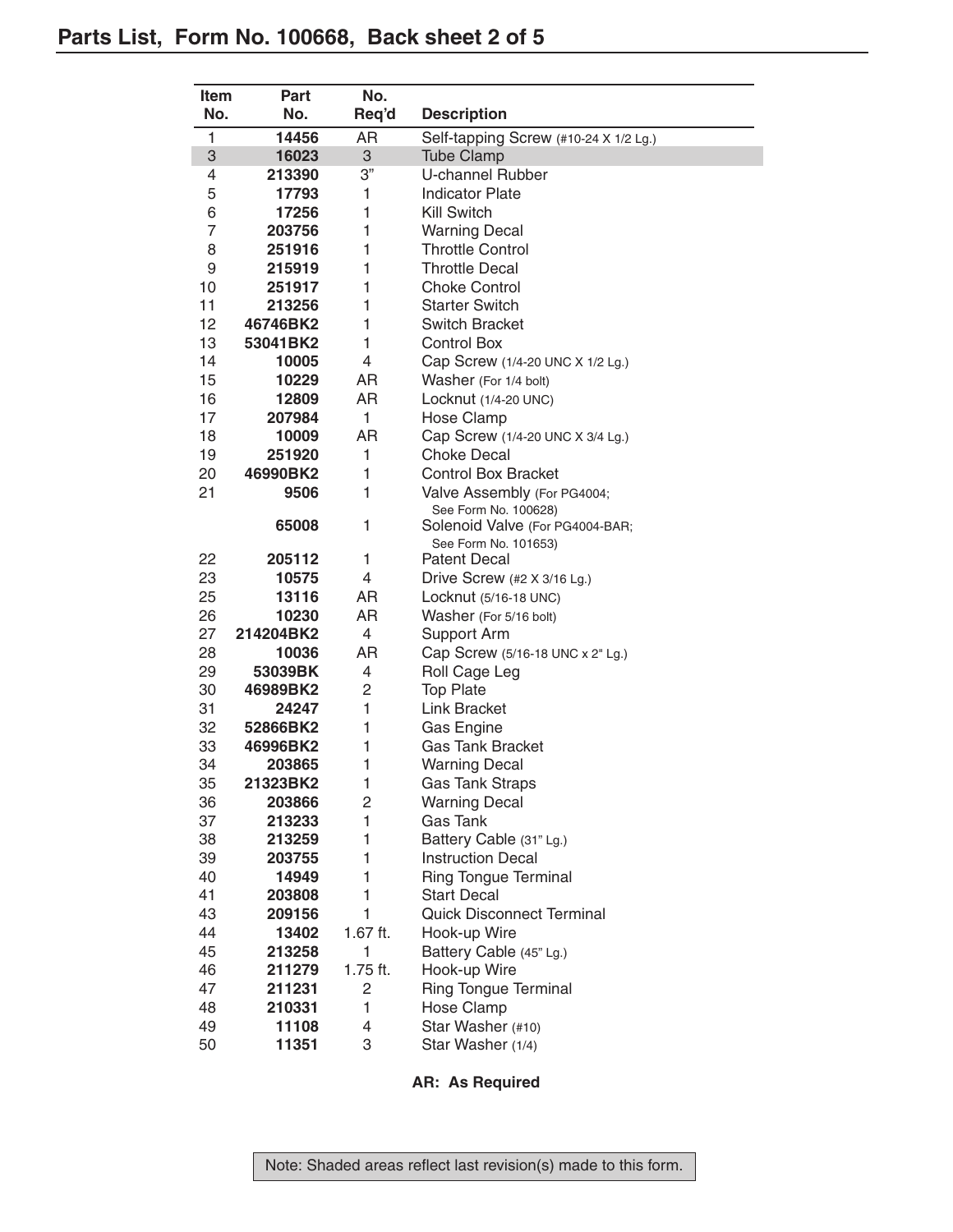

| <b>Item</b> | <b>Part</b> | No.   |                                                                   |  |  |  |  |
|-------------|-------------|-------|-------------------------------------------------------------------|--|--|--|--|
| No.         | No.         | Req'd | <b>Description</b>                                                |  |  |  |  |
|             | 43647       |       | Oil Line (For PG4004 only)                                        |  |  |  |  |
| 2           | 12696       | 1     | Straight Connector (For PG4004 only)                              |  |  |  |  |
| З           | 51098WH2    |       | Cover Plate                                                       |  |  |  |  |
| 4           | 13167       | 1     | Filler/Breather Assembly                                          |  |  |  |  |
| 5           | 12126       | 4     | <b>Plastic Insert</b>                                             |  |  |  |  |
| 6           | 11623       | 4     | Cap Screw (1/2-13 UNC X 1-1/4 Lg.;<br>Torque to 275/300 in. lbs.) |  |  |  |  |
|             | 10249       | 4     | Lockwasher (For 1/2 bolt)                                         |  |  |  |  |
| 8           | 42795       | 1     | <b>Unloading Valve Assembly</b><br>(See sheet 5 of 5)             |  |  |  |  |
|             |             |       | Sheet No.<br>$3$ of $5$                                           |  |  |  |  |

**Rev. 4 Date: 13 Feb. 1998**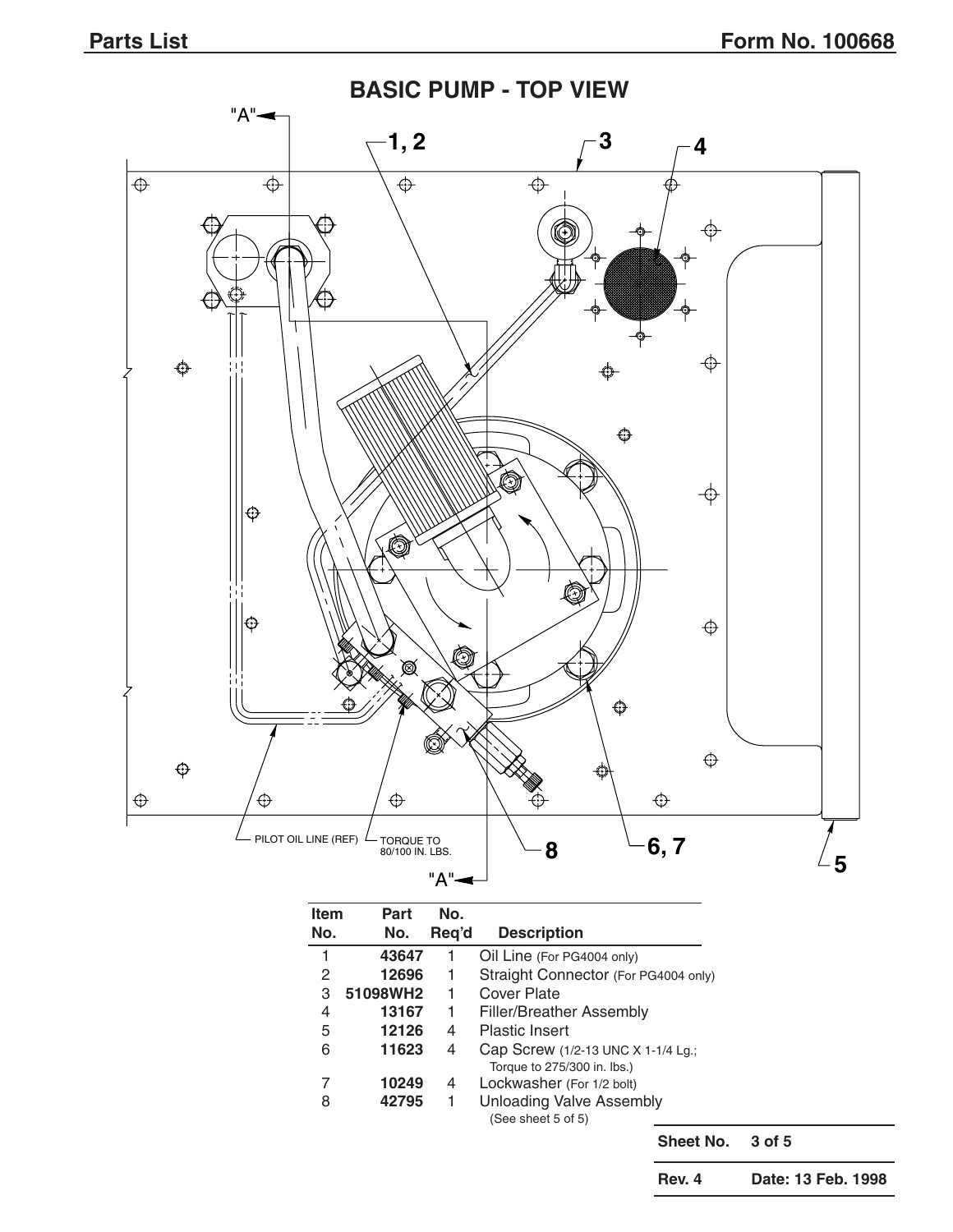

| Item | <b>Part</b> | No.   |                                             |
|------|-------------|-------|---------------------------------------------|
| No.  | No.         | Req'd | <b>Description</b>                          |
|      | 14463       |       | Pipe Nipple                                 |
| 2    | 309078      |       | Seat                                        |
| 3    | 309079      |       | Poppet                                      |
| 4    | 215430      | 2     | Backup Washer                               |
| 5    | 215429      |       | Compression Spring (1.100 O.D. X 2-1/2 Lg.) |
| 6    | 309077      |       | Spring Housing                              |
| 7    | 10387       |       | Jam Nut (3/8-16 UNC)                        |
| 8    | 215693      |       | Tee Knob                                    |
| 9    | 215721      |       | <b>Stem</b>                                 |
| 10   | 10396       |       | Jam Nut (3/4-16 UNF)                        |
| 11   | 215428      | 2     | <b>Spring Retainer</b>                      |
| 12   | 10266       |       | O-ring $(3/8 \times 1/4 \times 1/16)$       |
| 13   | 10475       |       | 90° Elbow                                   |
| 14   | 215431      |       | <b>Compression Spring</b>                   |
| 15   | 47648       |       | <b>Regulator Body</b>                       |
| 16   | 13755       |       | $O$ -ring (.558 x .414 x .072)              |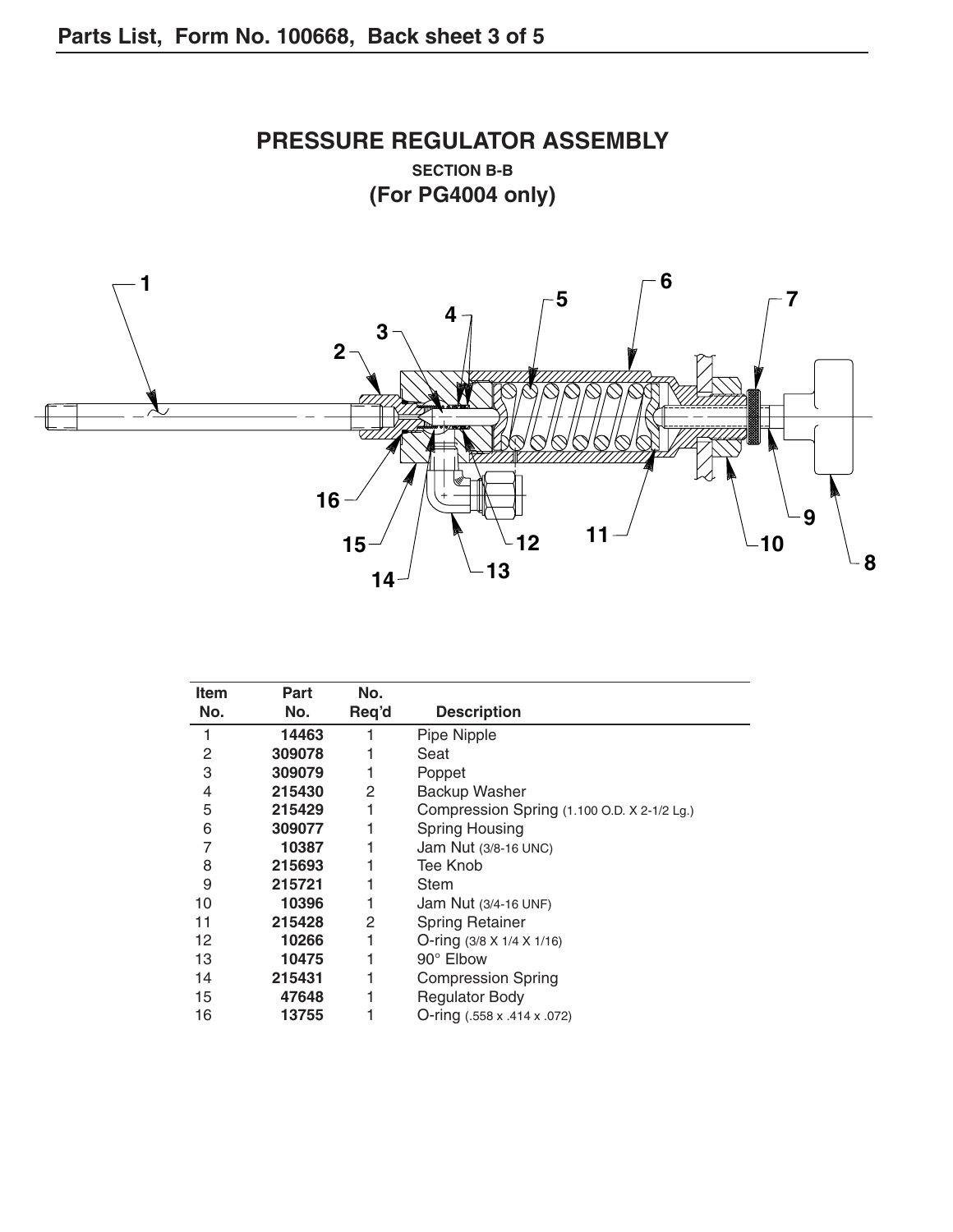## **BASIC PUMP SECTION A-A**



| Rev. 4 | Date: 13 Feb. 1998 |  |
|--------|--------------------|--|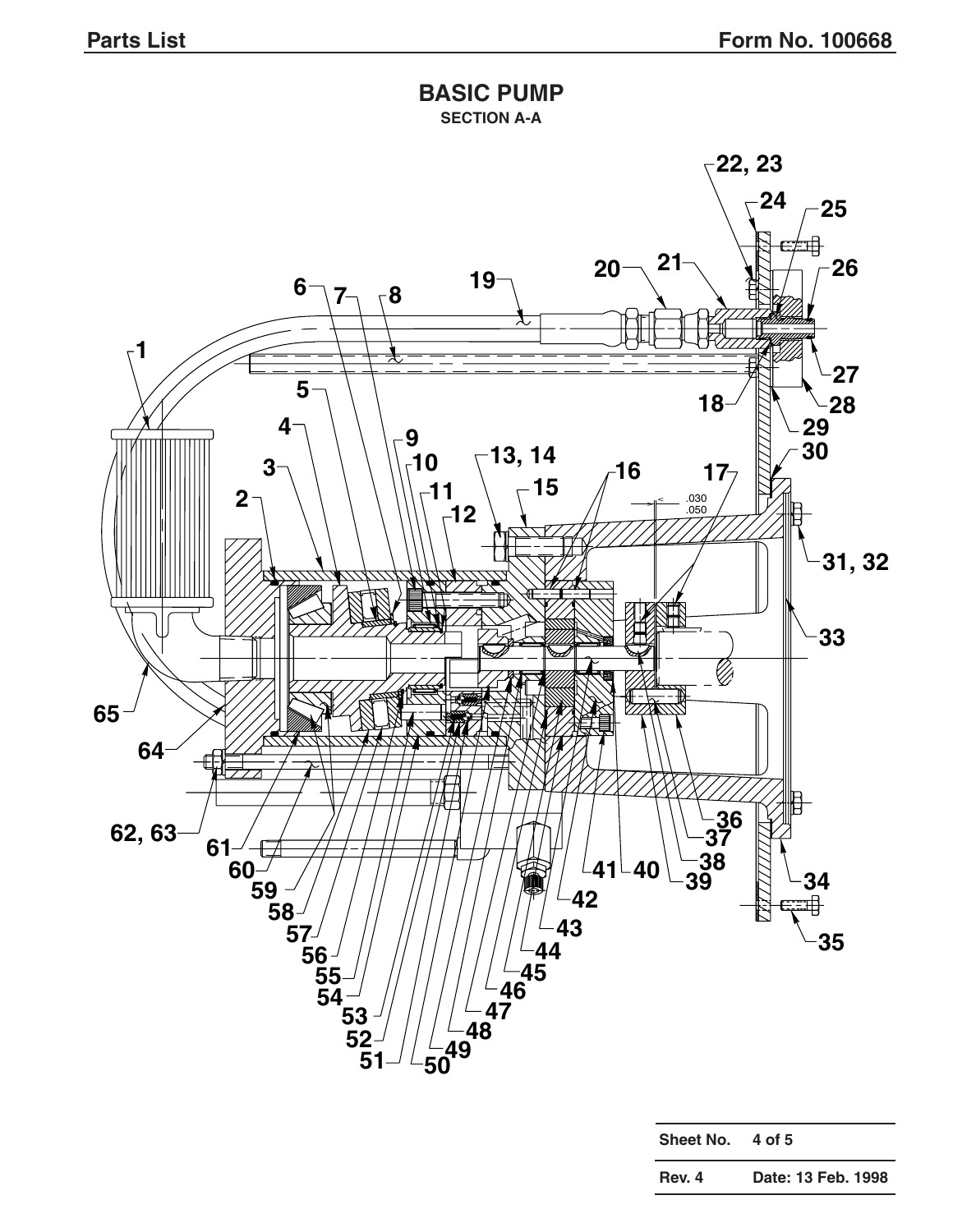| <b>Item</b><br>No. | Part<br>No.    | No.<br>Req'd | <b>Description</b>                                                         | <b>Item</b><br>No. | <b>Part</b><br>No. | No.<br>Req'd   | <b>Description</b>                                               |
|--------------------|----------------|--------------|----------------------------------------------------------------------------|--------------------|--------------------|----------------|------------------------------------------------------------------|
| 1                  | 17491          | 1            | Filter                                                                     | 31                 | 10032              | $\overline{4}$ | Cap Screw (5/16-18 UNC X 1" Lg.)                                 |
| $\overline{c}$     | 11931          | 3            | O-ring (4" X 3-3/4 X 1/8)                                                  | 32                 | 10246              | 4              | Lockwasher (For 5/16 bolt)                                       |
| 3                  | 37384          | 1            | <b>Pump Housing</b>                                                        | 33                 | 42757              | $\mathbf{1}$   | Motor Gasket                                                     |
| 4                  | 51059          | 1            | Angle Plate                                                                | 34                 | 51089              | $\mathbf{1}$   | <b>Mounting Bracket</b>                                          |
| 5                  | 203476         | 1            | <b>Bushing</b>                                                             | 35                 | 10009              | 20             | Cap Screw (1/4-20 UNC X 3/4 Lg.)                                 |
| 6                  | 17566          | 1            | Special Washer                                                             | 36                 | 37387              | $\mathbf{1}$   | Coupling                                                         |
| 7                  | 11531          | 8            | Cap Screw (3/8-16 UNC X 2" Lg.;                                            | 37                 | 203485             | $\overline{c}$ | Nylon Pin                                                        |
|                    |                |              | Cross torque in increments of 100 in.                                      | 38                 | 204537             | 3              | <b>Woodruff Key</b>                                              |
|                    |                |              | Ibs. to 340/360 in. Ibs. Note: Used on                                     | 39                 | 37386              | 1              | Coupling                                                         |
|                    |                |              | pumps built before 2-21-97.)                                               | 40                 | 12194              | $\mathbf{1}$   | Seal                                                             |
|                    | 12866          | 8            | Cap Screw 3/8-16 UNC X 2-1/4 Lg.;<br>Cross torque in increments of 100 in. | 41                 | 10854              | 6              | Cap Screw (1/4-20UNC X 1-3/4Lg.;                                 |
|                    |                |              | Ibs. to 460/480 in. Ibs. Note: Used on                                     |                    |                    |                | Cross torque to 80/100 in. lbs.)                                 |
|                    |                |              | pumps built after 2-21-97.)                                                | 42                 | 51064              | 1              | <b>Front End Plate</b>                                           |
| 8                  | 204265         | 1            | Drain Tube                                                                 | 43                 | 37376              | 1              | <b>Pump Shaft</b>                                                |
| 9                  | 17505          | 1            | <b>Needle Bearing</b>                                                      | 44                 | 42782              | 1              | <b>Eccentric Ring</b>                                            |
| 10                 | 17504          | 1            | <b>Bearing Race</b>                                                        | 45                 | 17313              | $\mathbf{1}$   | Gerotor Set                                                      |
| 11                 | 17312          | 1            | <b>Retainer Ring</b>                                                       | 46                 | 17315              | $\overline{c}$ | O-ring (2-7/8 X 2-3/4 X 1/16)                                    |
| 12                 | 42732          | $\mathbf{1}$ | <b>Valve Head</b>                                                          | 47                 | 12178              | $\overline{c}$ | <b>Retainer Ring</b>                                             |
| 13                 | 10083          | 4            | Cap Screw (1/2-13 UNC X 1-1/2 Lg.;                                         | 48                 | 15430              | $\overline{c}$ | <b>Needle Bearing</b>                                            |
|                    |                |              | Torque to 80/100 in. lbs.)                                                 | 49                 | 17435              | $\mathbf{1}$   | <b>Thrust Washer</b>                                             |
| 14                 | 10249          | 4            | Lockwasher (For 1/2 bolt)                                                  | 50                 | 37378              | $\mathbf{1}$   | <b>Drive Coupling</b>                                            |
| 15                 | 60415          | 1            | Pump End Plate                                                             | 51                 | 10374              | 16             | Steel Ball (7/32 Dia.)                                           |
| 16                 | 17567          | 4            | Spring Pin                                                                 | 52                 | 203477             | 16             | <b>Ball Guide</b>                                                |
| 17<br>18           | 10141<br>10261 | 4<br>1       | Set Screw (5/16-18 UNC X 5/16 Lg.)<br>Soft Copper Washer                   | 53                 | 17319              | 16             | <b>Compression Spring</b><br>$(1/8$ O.D. $X$ $1/2$ Lg.)          |
|                    |                |              | (3/4 X 19/32 X 1/32)                                                       | 54                 | 43313              | $\mathbf{1}$   | <b>Pump Barrel</b>                                               |
| 19                 | 303838         | 1            | Hydraulic Hose (For PG4004)                                                | 55                 | 204578             | 8              | Piston (Note: Install with 6° angle                              |
|                    | 351316         | 1            | Hydraulic Hose (For PG4004-BAR)                                            |                    |                    |                | toward Angle Plate [Item #4])                                    |
| 20                 | 17582          | 1            | <b>Swivel Fitting</b>                                                      | 56                 | 14368              | 1              | <b>Retainer Ring</b>                                             |
| 21                 | 21566          | 1            | Valve Body                                                                 | 57                 | 17317              | $\mathbf{1}$   | <b>Thrust Bearing</b>                                            |
| 22                 | 10009          | 4            | Cap Screw (1/4-20 UNC X 3/4 Lg.)                                           | 58                 | 17316              | $\overline{2}$ | <b>Bearing Race</b>                                              |
| 23                 | 10245          | 4            | Lockwasher (For 1/4 bolt)                                                  | 59                 | 17311              | $\mathbf{1}$   | <b>Bearing Cone</b>                                              |
| 24                 | 42779          | 1            | Reservoir Gasket                                                           | 60                 | 203542             | 4              | <b>Tie Rod</b>                                                   |
| 25                 | 201817         | 1            | <b>Valve Connector</b>                                                     | 61                 | 17318              | 1              | <b>Bearing Cup</b>                                               |
| 26                 | 11863          | 1            | Backup Washer<br>$(1/2 \times 3/8 \times 1/16)$                            | 62                 | 10204              | 4              | Nut (3/8-16 UNC; Cross torque in<br>increments of 50 in. lbs. to |
| 27                 | 10268          | 1            | O-ring (1/2 X 3/8 X 1/16)                                                  | 63                 | 10247              | 4              | 170/180 in. lbs.)<br>Lockwasher (For 3/8 bolt)                   |
| 28                 | 43110          | 1            | <b>Valve Mounting Block</b>                                                | 64                 | 42737              | 1              | End Cap                                                          |
| 29                 | 200395         | 1            | Gasket                                                                     | 65                 | 10706              | 1              | 90° Elbow                                                        |
| 30                 | 42796          | 1            | Gasket                                                                     |                    |                    |                |                                                                  |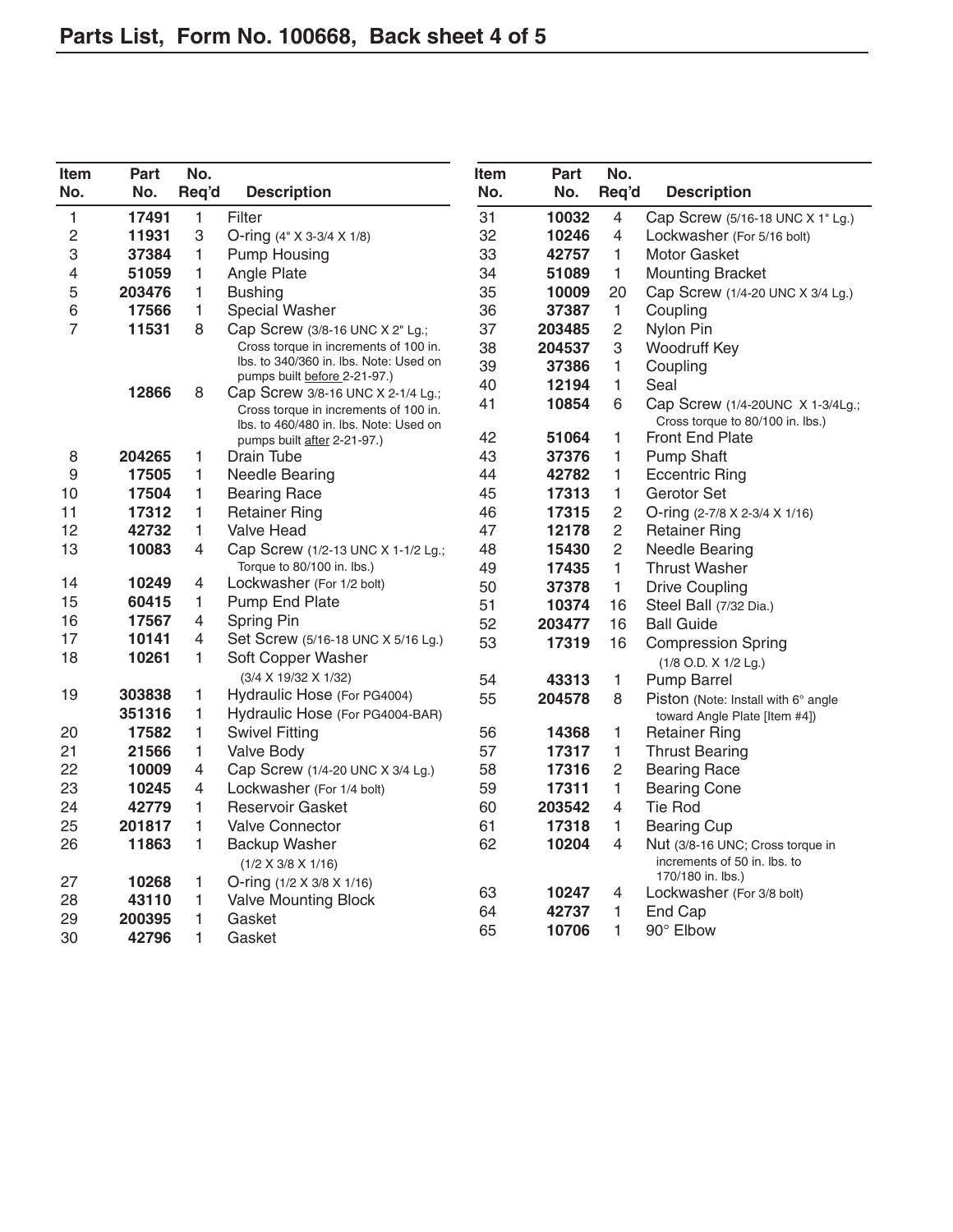